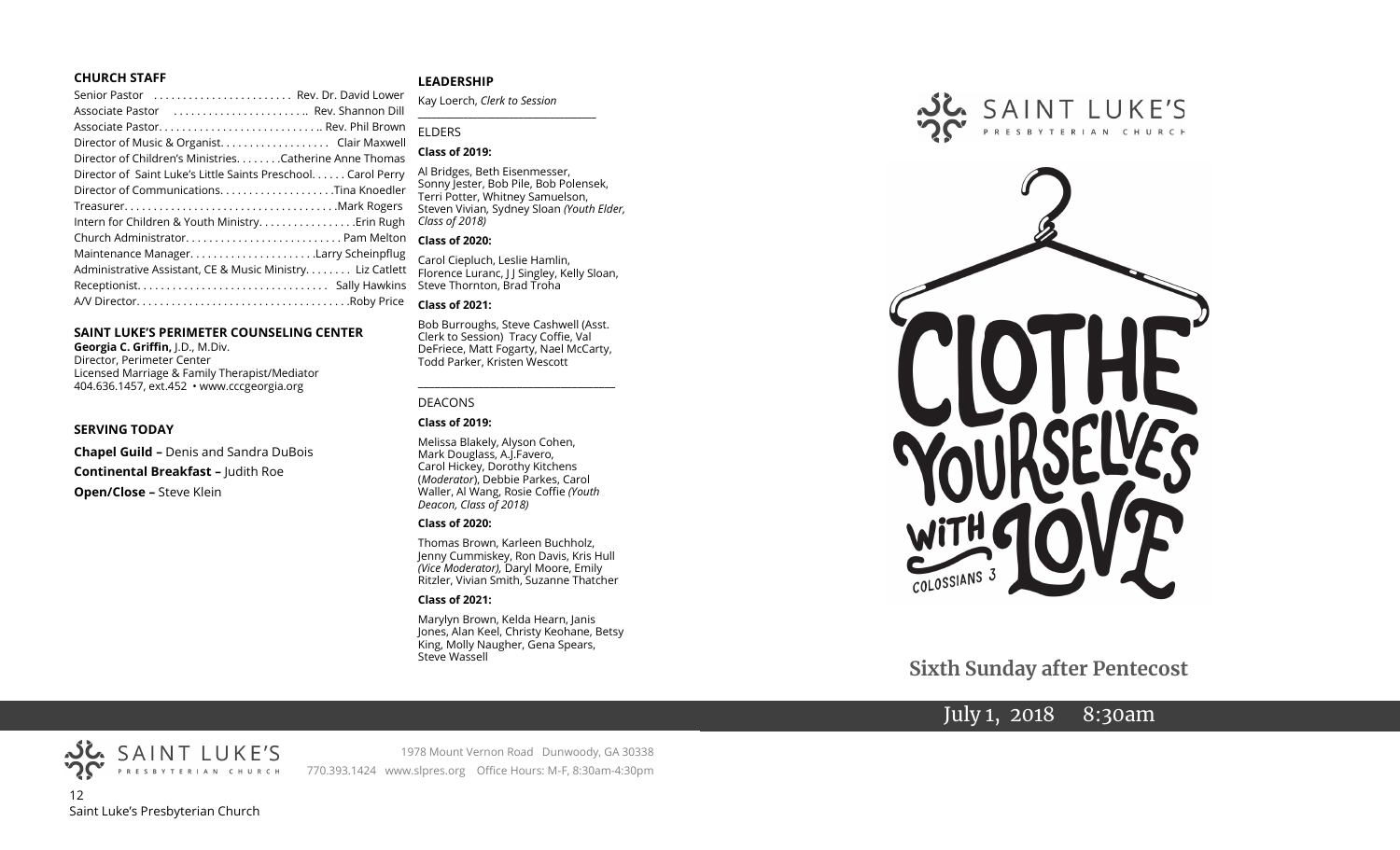

1978 Mount Vernon Road • Dunwoody, Georgia 30338 770.393.1424 • www.slpres.org

#### **July 1, 2018**  Sixth Sunday after Pentecost

#### **Liturgical Color:** White

*Liturgical colors can orient us to the season of the church year and help to engage the sense of sight in worship. White denotes Communion Sunday.*

# **SUNDAY SCHEDULE**

8:30am Chapel Communion Service 9:30am Sunday School 10:30am Sanctuary Worship Service *Nursery available at all services and Sunday School.* 

# MISSION

Responding to God's call and empowered by the Holy Spirit, we invite all to join us in knowing, serving, and sharing Jesus Christ here and around the world.

# VISION

To be a beacon of faith, hope, and love– every member an active disciple in Christ's ministry.

# **WELCOME, GUESTS!**

We are delighted you are worshipping with us.

**DURING** the Welcome, please print the requested information on the Friendship Pad and pass the Friendship Pad down the pew.

**AFTER** the worship service, please join us outside the Chapel where our Pastors will be available to answer questions and provide you with a loaf of freshly-baked bread.

**FOR MORE** information about our programs, ministries or membership, please contact one of our Pastors at 770.393.1424, or visit our website: slpres.org.

# **THAT ALL MAY WORSHIP**

**ASSISTIVE** hearing devices, large print hymnals, large print bulletins and back cushions are available. Please contact an  $\mathbf{\Omega}$ usher for further assistance.

thistex

**CHILDREN** are a precious part of our church family, and we welcome them in worship. Worship notebooks and tactile activities are available on the table just outside the Chapel doors. For your convenience, there is a Family Restroom located in the administrative office's hallway, on the first floor, near the main lobby.

#### **SOME SAINT LUKE'S UPCOMING EVENTS MARK YOUR CALENDAR**

- Sunday, July 1- Fourth of July Float Decorating, 4pm
- Sunday, August 5- Blessing of the Backpacks at services
- Saturday, August 11- Football Forecast w/ Tony Barnhart at 8am
- Sunday, August 12- Family Promise Week & LifeSouth Blood Drive
- Sunday, August 19- RISE Against Hunger Event
- Sunday, August 26- Kickoff Pancake Breakfast & Wax Museum
- Wednesday, September 19- FEAST Begins

Other events are still being finalized.

Keep your eyes open for details on-The Greatest Showman Sing-A-Long Fun Night and/or The Float Your Boat Fellowship Gathering Of course, look for news on the big reveal of The New Testament section, Bible Timeline!

#### **REALM CONVERSION IS UNDERWAY** —

The Saint Luke's staff has been undergoing training to learn about a new church data management system. This summer Saint Luke's will begin the conversion process to REALM. Check out the features of Realm if you are interested, https:// www.acstechnologies.com/products/realm. Please note, that now through early fall, you will begin to see Realm conversion updates in Highlights and in the Sunday bulletin. Some may require action on your part. We will keep you apprised to ensure a smooth transition and of course, will assist with anything needed.

The current Church Life App is still available for your use but any recent changes (since May 31) may not be visible. In the short term, any recurring gifts and associated set up information will remain the same and be processed as usual.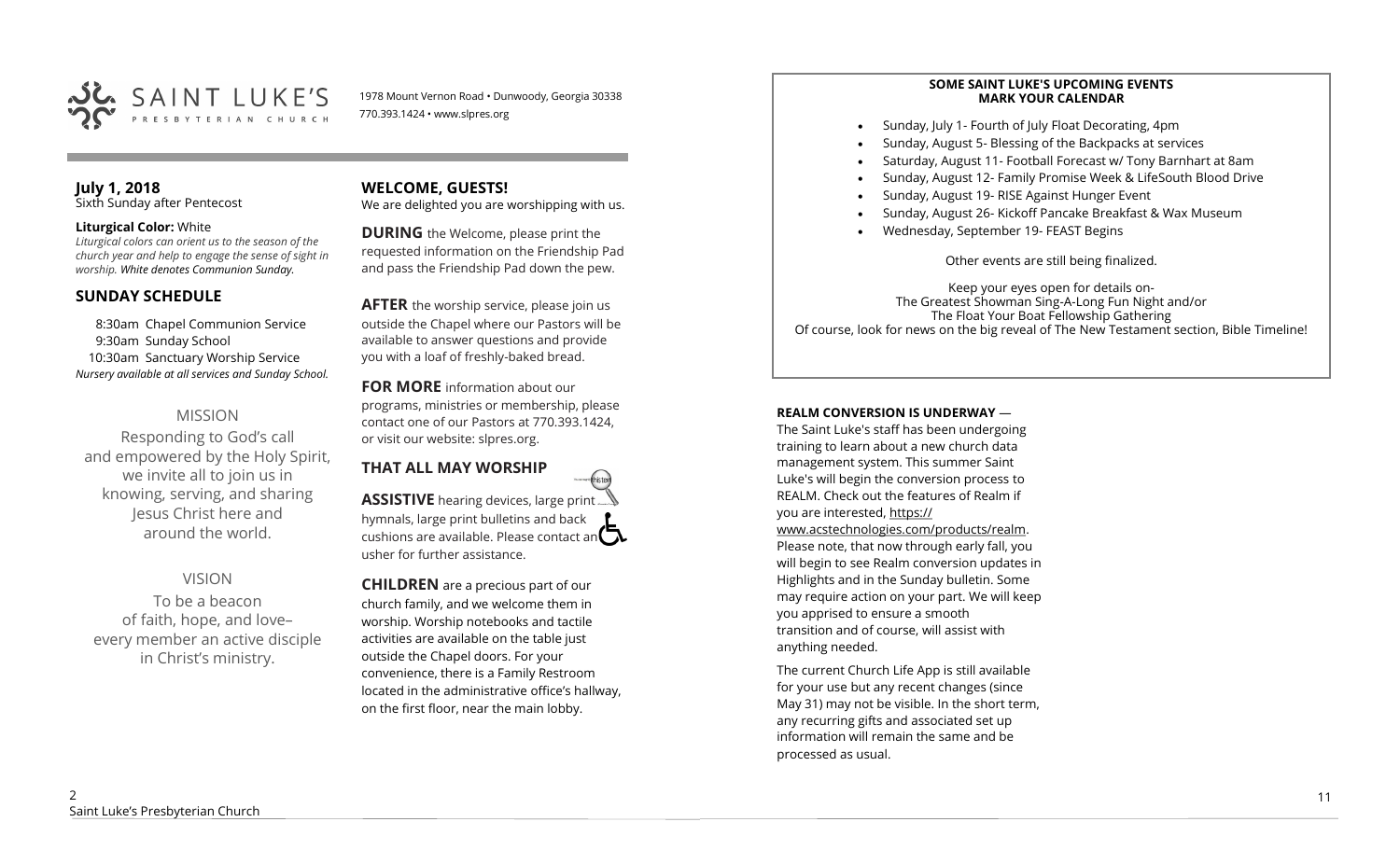# YOUTH MINISTRY

**Phil Brown philbrown@slpres.org / 770.393.1424 ext. 238**  \_\_\_\_\_\_\_\_\_\_\_\_\_\_\_\_\_\_\_\_\_\_\_\_\_\_\_\_\_\_\_\_\_\_\_\_\_\_\_\_\_\_\_\_\_\_\_\_\_\_\_\_\_\_\_\_\_\_\_\_\_\_\_\_\_\_\_\_\_\_\_\_\_\_\_\_\_\_\_\_\_\_\_\_\_\_\_

# **HERE'S WHAT'S COMING UP IN YOUTH MINISTRY:**

# **SUNDAY SCHOOL**

Next meeting dates for Sunday school are August 5 and August 12.

# **NEW BABY NORA!**

You may have heard by now that Katherine Robeson (youth advisor extraordinaire) has a new baby! They would appreciate some meals. The family likes all foods and are not picky at all. Supplying meals is a very big help as the Robesons start this new adventure with Nora. Please see below website to sign up for a meal. Call Emily Ritzler with any questions about a meal at 404-234-4069.

To access Katherine Robeson's CareCalendar site, visit [https://www.carecalendar.org/](https://www.carecalendar.org/logon/271511) [logon/271511](https://www.carecalendar.org/logon/271511) and enter the following information in the appropriate spaces: Calendar ID : 271511 and Security code : 8728

# MUSIC MINISTRY

**Clair Maxwell clairmaxwell@slpres.org / 770.393.1424 ext. 227** 

 $\_$  ,  $\_$  ,  $\_$  ,  $\_$  ,  $\_$  ,  $\_$  ,  $\_$  ,  $\_$  ,  $\_$  ,  $\_$  ,  $\_$  ,  $\_$  ,  $\_$  ,  $\_$  ,  $\_$  ,  $\_$  ,  $\_$  ,  $\_$  ,  $\_$ 

# **SUMMER MUSIC**

Musicians are needed for our summer services at both 8:30 and 10:30 worship. Dates this year are through August 12. Soloists, instrumentalists and small groups are welcome. Contact Clair about Sundays when you could share your gifts.

# **In Preparation for Worship**

"To wear love is to put on other people's shoes, to put on the weight of their life. It is to wear the life of Christ, who is love in the flesh."



**Prelude** Meditation *Dale Wood* 

# **Welcome and Announcements**

*If you are new to Saint Luke's today, welcome, we are so glad you are here! We have a gift of fresh bread we would love to give to you as a token of our gratitude. Please introduce yourself after worship to receive your welcome gift.*

*Please take the time now to fill out the Friendship Pads situated at the end of each pew. Write down your names and pass the pad down the pew, so that you may greet your pew neighbors by name and that we may know you are here.*

# **Call to Worship\*** 1 John 4:7,19

Leader: Beloved, let us love one another. **People: We love because God first loved us.**

**Opening Hymn #14\*** For the Beauty of the Earth

# **Call to Confession\***

Leader: The Lord be with you. **People: And also with you.** Leader: Let us pray.

# **Prayer of Confession\***

**God of life,**

**we admit to you and to each other**

**that we have not always lived lives of love.**

**We have lost patience and been rude.**

**We have been irritable and insisted on our own way.**

**We have even let love end.**

**Forgive us and heal us, O God,** 

**Teach us to put on your love.**

**That we may wear your love for the world to see,** 

**through Jesus Christ, your love incarnate.**

**Hear now the silent prayers on our hearts...***(Silence is kept for personal reflection.)*

Leader: Lord, in your mercy. **People: Hear our prayer. Amen.**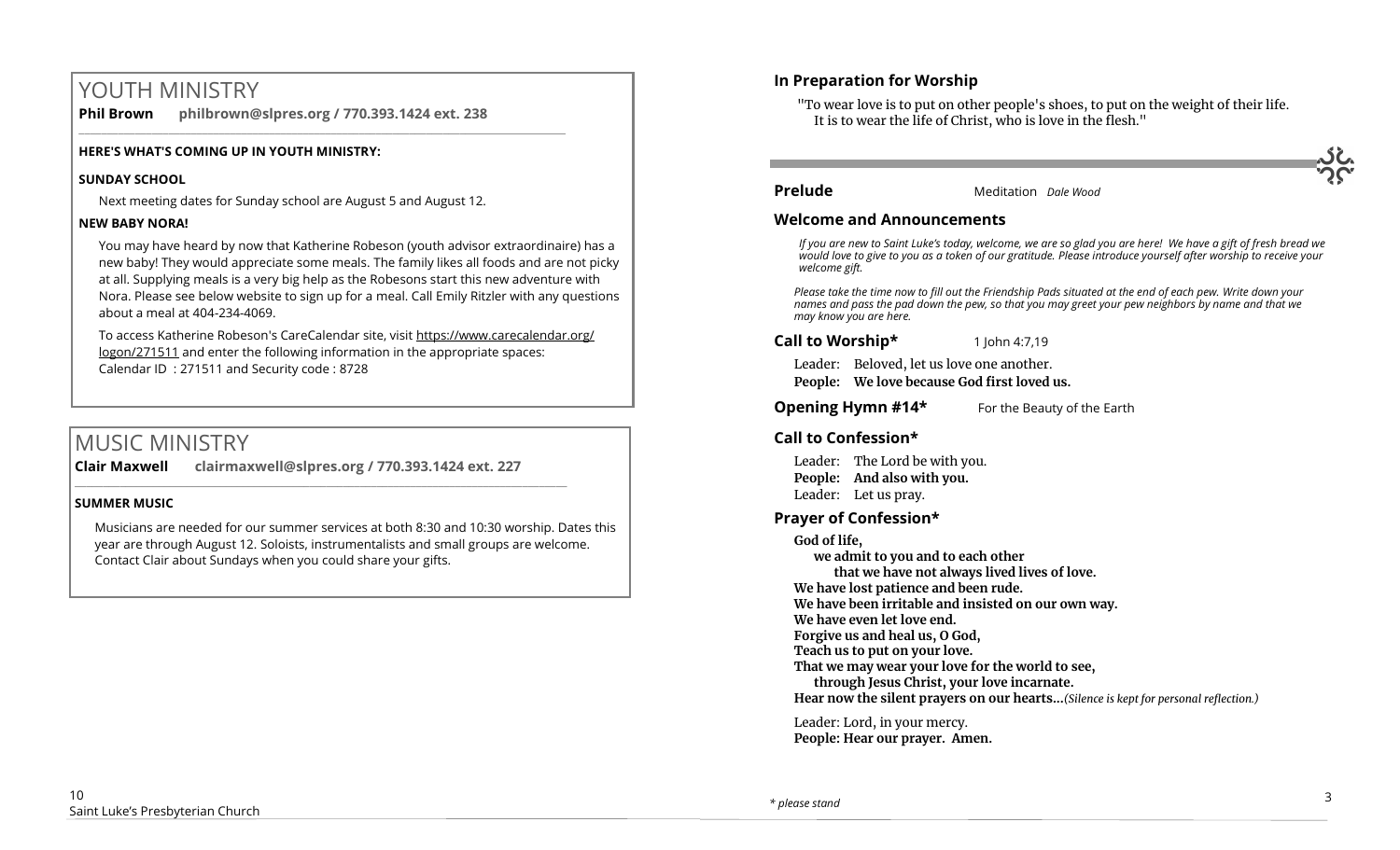# **Assurance of Forgiveness\***



# **Passing the Peace of Christ\***

Leader: May the peace of Christ be with you. **People: And also with you.** 

# **Prayer for Illumination**

**Scripture Readings** Colossians 3:12-17, *page 201 of the New Testament* 

## **Tell Us Our Story Community Community Community Community Community Community Community Community Community Community Community Community Community Community Community Community Community Community Community Community Com**

*Children are always welcome to stay in worship. If preferred, parents may take their child(ren) to the nursery.*

| Sermon                                                                                                                                                                                                                                                                                                                                                                                | "Clothe Yourselves With Love" | Phil Brown |
|---------------------------------------------------------------------------------------------------------------------------------------------------------------------------------------------------------------------------------------------------------------------------------------------------------------------------------------------------------------------------------------|-------------------------------|------------|
| Affirmation of Faith*                                                                                                                                                                                                                                                                                                                                                                 | Nicene Creed                  |            |
| We believe in one God,<br>the Father, the Almighty,<br>maker of heaven and earth<br>of all that is, seen and unseen.<br>We believe in one Lord, Jesus Christ,<br>the only Son of God,<br>eternally begotten of the Father,<br>God from God, Light from Light,<br>true God from true God,<br>begotten, not made,<br>of one Being with the Father;<br>through him all things were made. |                               |            |

# S P L A S H ! CHILDREN'S MINISTRIES

**Catherine Anne Thomas cathomas@slpres.org / 770.393.1424 ext. 228** 

#### **SUMMER SUNDAY SCHOOL FOR CHILDREN**

Ages 3 through Kindergarten will meet in Room 120 August 5 and August 12 for a series entitled, "God Helps Me"! 1st grade through 5th grade will prepare for "Are you Smarter than a 5th Grader?" with our House to House Adult Education Class. On August 12 the children will take on the parents in a competition showdown.

**\_\_\_\_\_\_\_\_\_\_\_\_\_\_\_\_\_\_\_\_\_\_\_\_\_\_\_\_\_\_\_\_\_\_\_\_\_\_\_\_\_\_\_\_\_\_\_\_\_\_\_\_\_\_\_\_\_\_\_\_\_\_\_\_\_\_\_\_\_\_\_\_\_\_\_\_\_\_\_\_\_\_\_\_\_\_\_\_\_\_\_\_\_\_\_\_\_\_\_\_\_\_\_\_\_\_** 

Since our kids' Sunday School classes are not meeting during the month of July, we will offer child care for kids whose parents would like to attend one of the adult classes meeting at 9:30am.

# **HAPPY NEW YEAR!**

Yes, that's right. July is a great time to get adult leaders in place for our school year Sunday School classes. Leading children is a fun way to share faith with the younger members of our church family. We know you're busy. That's why we get enough adults in each class to "job share", which allows you to coordinate your own schedule with your class teaching partners. And if you're scheduled and something comes up, we can still make it work. You get all the appreciation with none of the guilt! You don't have to be an expert on Bible stories, either. We have the lessons planned and prepared. You just might learn some thing, too! Here are our age group needs:

## **3'S, PREK, K – GODLY PLAY**

This wonderfully interactive, imaginative, and tactile way of telling stories is simply fascinating for young ones. As each story unfolds, there is always room for "wondering". Saint Luke's has a complete collection of the smooth hand-carved wood and felt pieces that combine to tell each story.

# **1 ST THROUGH 5TH GRADES – DIGGING INTO DISCIPLESHIP**

Though we divide into three different age groups,  $(1^{st}, 2^{nd}/3^{rd})$ , and  $4^{th}/5^{th}$ ) each class will explore a different version of the same story each week. "Digging into Discipleship" allows kids to explore God's character as shown throughout the Bible so that they will discover what it means to reflect the heart of God in everyday life. Each lesson has a simple observation about God. For example, the observation might be "God Shows Grace". Our application would be "So We Show Grace." Each lesson is engaging, imaginative, and addresses a range of learning styles: science, games, discussion, crafts, and more.

*Needs vary by class; for more information – or to reserve your spot – please reach out to [cathomas@slpres.org](mailto:cathomas@slpres.org) .*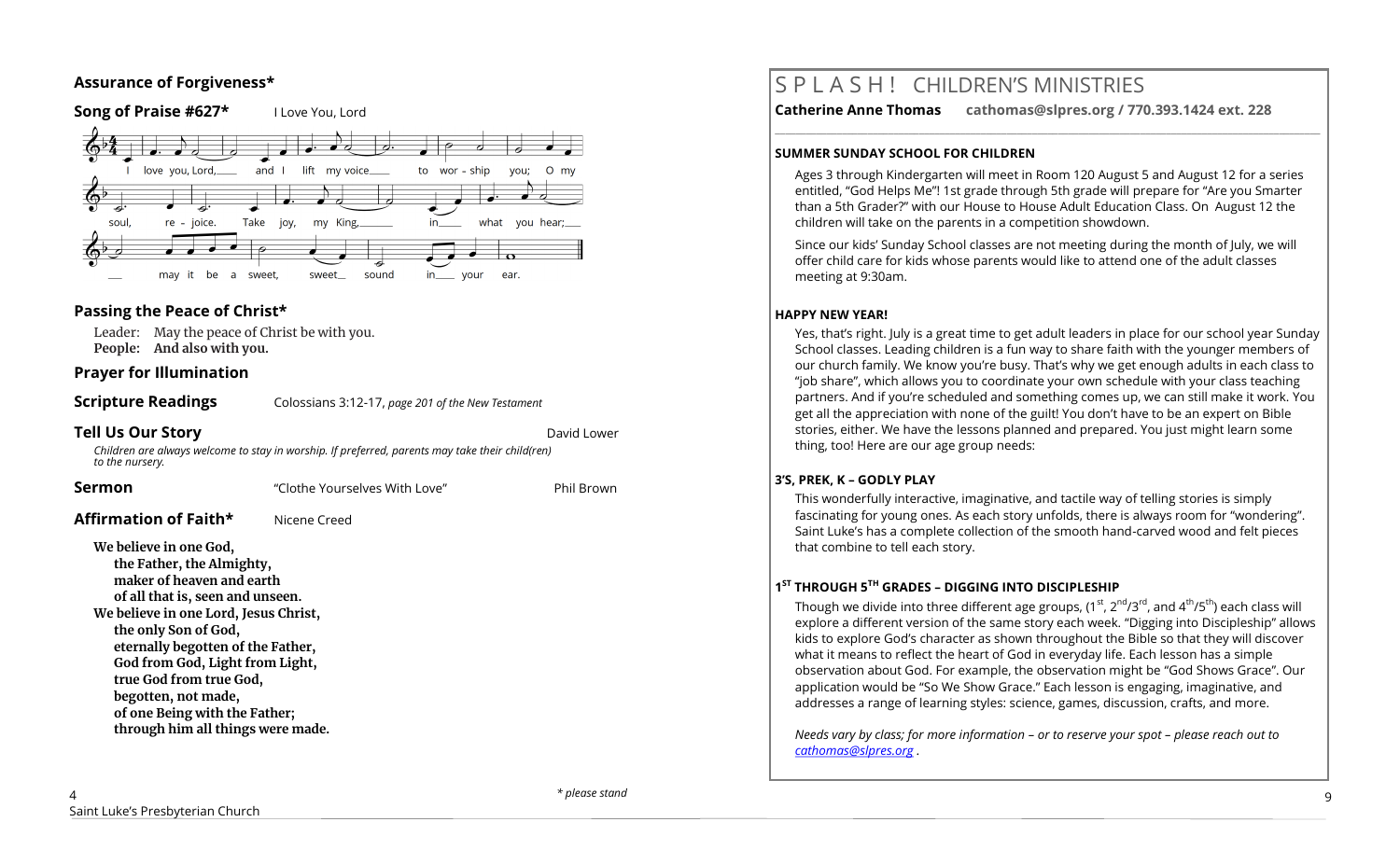# ADULT MINISTRY

**Shannon Dill shannondill@slpres.org / 770.393.1424 ext. 229**   $\_$  ,  $\_$  ,  $\_$  ,  $\_$  ,  $\_$  ,  $\_$  ,  $\_$  ,  $\_$  ,  $\_$  ,  $\_$  ,  $\_$  ,  $\_$  ,  $\_$  ,  $\_$  ,  $\_$  ,  $\_$  ,  $\_$  ,  $\_$  ,  $\_$ 

# **ADULT SUNDAY SCHOOL**

Individual classes have begun. Please see the website for a full description of each class. (http://slpres.org/program-ministries/adult-ministry/sunday-school)

Faith Foundations: Room 232 House to House: Room 203 Seasons of the Spirit: Room 231/233 Soul Food: Room 234/236

## Summer schedule for each adult education class is noted below:

Faith Foundations meets all summer.

House to House will be off June 17 through July 29. Resumes on August 5. Seasons of the Spirit will meet all summer.

Soul Food will meet in June and July, but will take off August. Resumes August 26.

# **FRIDAY MORNING MEN'S BIBLE STUDY**

Fellowship and Bible study every Friday from 6:40-8am in the Parlor.

# **BIBLE STUDY: "WAYFARERS"**

Come join David, Shannon or Phil as this week's preacher leads a study of the scripture for the upcoming Sunday's worship. Meet on Wednesdays at 10am in the church library. Please note that Wayfarers will NOT meet on the four Wednesdays of July. The group will resume on Wednesday, August 1.

# **SUMMERTIME BREAK**

Please note that our Faith and Parenting Group, as well as, our Tavern Talks Group will take a small summertime break during the months of June and July. Many folks are traveling or just enjoying some less regularly scheduled time. Notices will be in Highlights and the Sunday bulletin when we resume in August!

**For us and for our salvation he came down from heaven, was incarnate of the Holy Spirit and the Virgin Mary and became truly human. For our sake he was crucified under Pontius Pilate; he suffered death and was buried. On the third day he rose again in accordance with the Scriptures; he ascended into heaven and is seated at the right hand of the Father. He will come again in glory to judge the living and the dead, and his kingdom will have no end. We believe in the Holy Spirit, the Lord, the giver of life, who proceeds from the Father and the Son, who with the Father and the Son is worshiped and glorified, who has spoken through the prophets. We believe in one holy catholic and apostolic church. We acknowledge one baptism for the forgiveness of sins. We look for the resurrection of the dead, and the life of the world to come. Amen.**

# **Offering Invitation**

*Giving is a tangible sign of worship. If you give electronically, there is a blue, laminated, electronic giving card in the pew rack to place in the offering plate as it is passed.*

*Anne Wilson* 

**Offertory Solo** Love is the Only Response Brenda Turner, Soprano

If the winds of change shift against me, if the fog gets so murky I can't see, If my neighbor irks me and my enemy scares me, love is the only response, Love is the sole response, love must be my soul's response. When I dwell on the word "they" and not on the word "we," When my neighbor seems so far and my enemy next door... If I want to tear down and not build up, if I want to close my eyes and sleep it all away, When my prayers don't seem to matter and my thoughts become so helpless... I must believe when I can't, I must trust when I don't, True faith is more than a test and charity must challenge. *(Dan Rourke)*